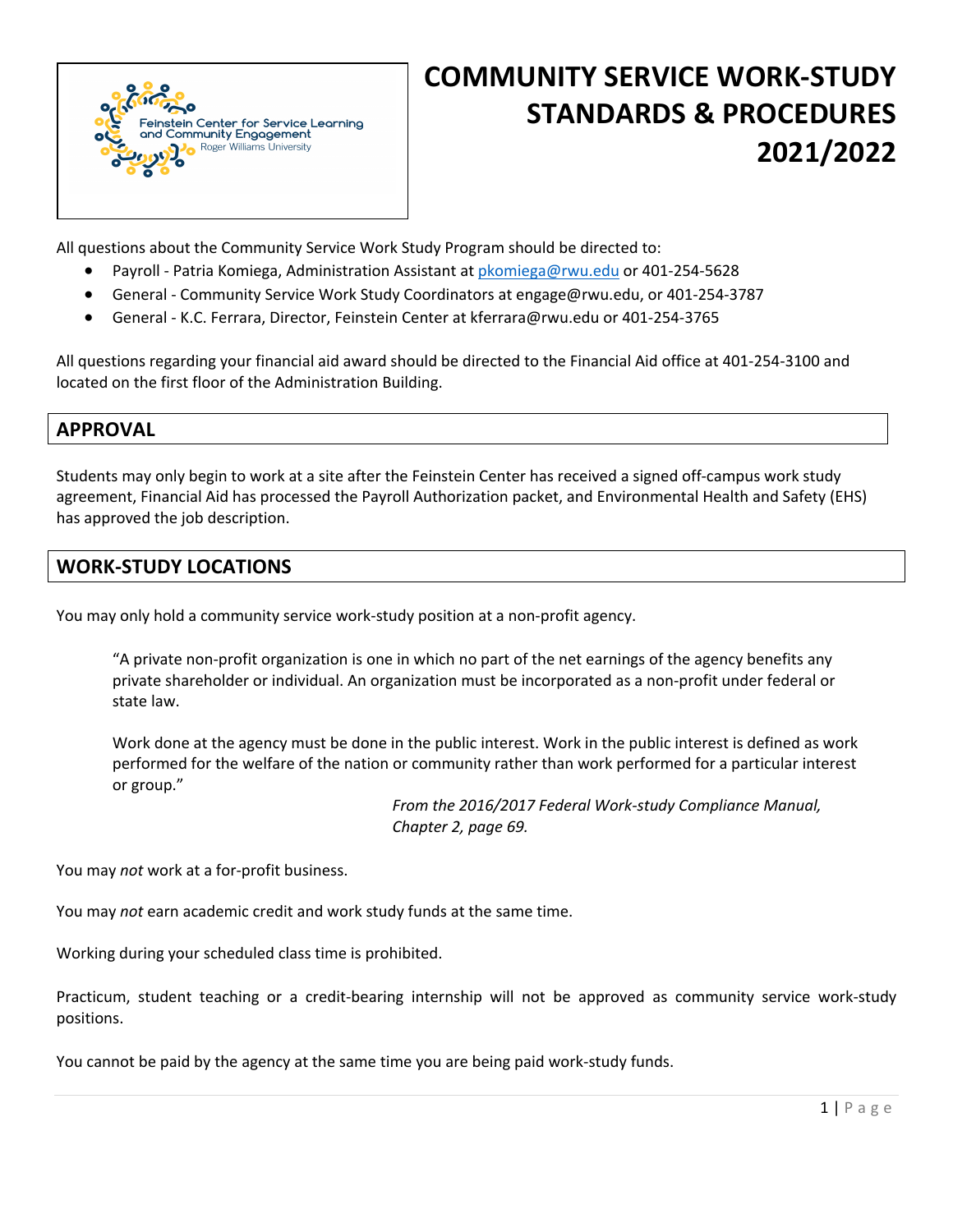Students may work remotely with the organization. Only students who have been fully vaccinated may work on-site with the agency or its clients.

As an RWU employee, **you are not permitted to sign a liability waiver from the host site**. If you are asked to do so, please contact the Feinstein Center for assistance.

You may work at a religious institution, but the work you do may not be religious in nature (i.e. you can coach CYO basketball but may not teach Sunday school) or take place in a worship space (i.e. you cannot paint a chapel but you can paint an office).

You may hold two work-study positions only if one of them is a community service work-study position. One may be oncampus, or both may be community service work. In the case of multiple positions, you must list all work-study employers with our office.

It is the student's responsibility to keep track of monies earned and not exceed their federal work-study award.

#### **ADDITIONAL PAYABLE TIME**

Training and meetings are payable time. This includes meetings called by the site supervisor or the CSWS supervisor. This also includes training directly related to the tasks of your job or training needed to satisfy requirements for the job (i.e. CPR/First Aid, OSHA, etc.)

#### **ADP**/**TIME SHEETS**

RWU will be using the ADP app to keep track of when you clock in and out of work. You will need to download the ADP mobile app on your mobile device and create an account (at the bottom of your screen it should say "New? Get started") using your RWU email address. Your employee ID number is your student ID. After setting up your account, under "Clock" you can clock in and out.

**In order for RWU to be in compliance with Department of Labor regulations, students must be paid in a timely manner. Therefore, it is imperative that students log hours in ADP as they occur.**

If a student forgets to log their hours as they occur, contact Patria Komiega immediately at pkomiega@rwu.edu.

#### *Submission of false or inaccurate hours will be reported to Financial Aid and may result in loss of a work study award.*

#### **OFF-CAMPUS WORK STUDY AGREEMENTS**

The federal government requires RWU to hold a signed agreement with all work study sites. The Feinstein Center will contact the supervisor at your site to facilitate this.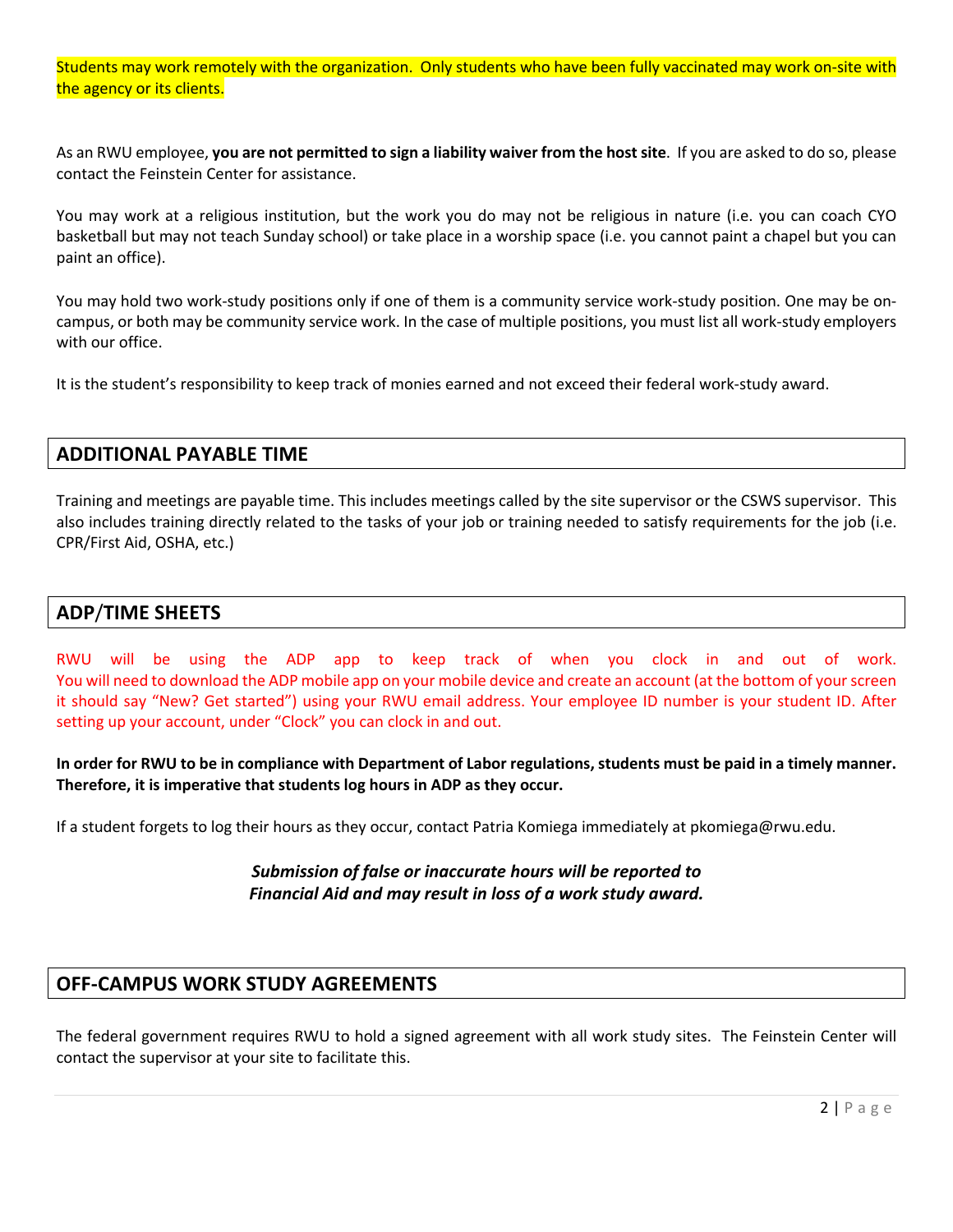## **TRANSPORTATION**

Students are responsible for their own transportation to their work site.

Students are encouraged to utilize RWU shuttle or RIPTA to reach their CSWS sites whenever possible.

Students are not permitted to operate or be a passenger in vehicles owned and operated by the agency for whom they work. For example, a student may not take the food pantry van to pick up a donation.

The complete RWU Motor Vehicle Policy can be found at: http://rwu.edu/sites/default/files/downloads/ehs/rwu-mvu-policyweb.pdf

# **WORKPLACE SITUATIONS**

The Feinstein Center for Service Learning and Community Engagement Coordinator is your official supervisor, but you also have a site supervisor at the agency. Any problems you encounter at the agency should be reported to your site supervisor immediately. These include injury, illness, and theft of personal items.

If you encounter situations on site that make you uncomfortable for any reason at all, and you feel that you cannot speak to your site supervisor, please contact the Director of the Feinstein Center immediately!

## **WORK STUDY SAFETY GUIDELINES**

The Roger Williams University Department of Environmental Health and Safety (EH&S) develops and implements programs aimed at protecting the safety and well-being of the campus community. EH&S assists with and monitors compliance with local, state and federal statutes, as well as regulations pertaining to occupational health, safety and environmental protection. As such, EH&S has established this "Safety Conditions Checklist" for off-campus sites who will be hosting Roger Williams University Work Study Students.

Prior to hosting a University work study student, please review the following to identify the working conditions and physical demands which relate to the essential functions of the position. All required training must take place before the work study student begins to perform services.

If the position will be directly exposed to any hazards in the work environment such as chemicals, commercial products (oil, cleaning solvents), blood borne pathogens, or any other materials deemed hazardous by local, state or federal regulations, proper training and Personal Protective Equipment (PPE) must be provided by the host site. PPE includes such items as: protective eyewear, laboratory coats, appropriate gloves, hearing protection, respiratory protection (pursuant to the host site's Respiratory Protection Plan), safety shoes and hard hats.

If the position involves lifting, the maximum lifting required shall be forty (40) pounds with proper safe lifting training techniques provided.

If the position involves landscaping work, proper training is required for all equipment. Proper PPE is also required.